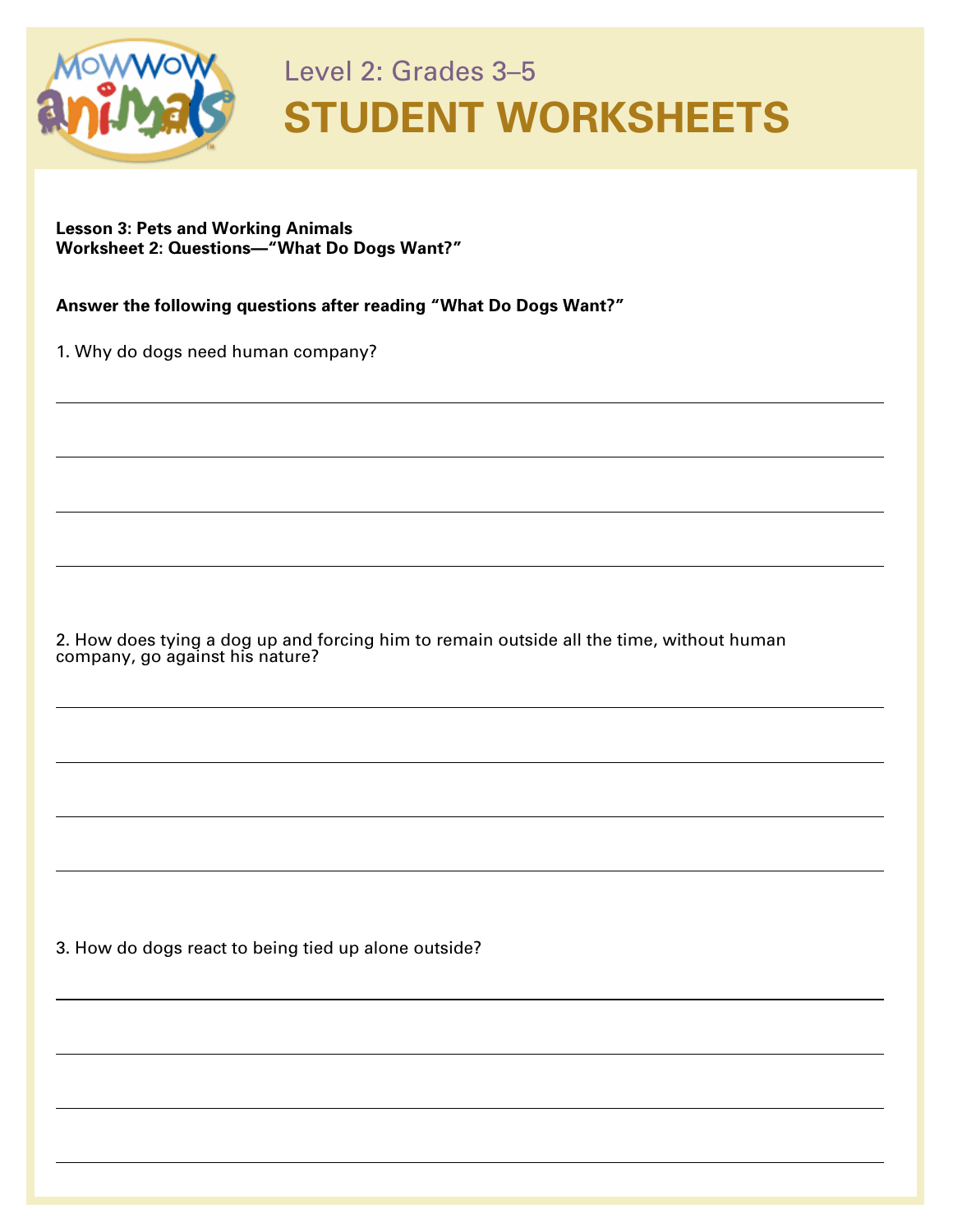

 $\overline{a}$ 

 $\overline{a}$ 

 $\overline{a}$ 

## Level 2: Grades 3–5 **STUDENT WORKSHEETS**

 $\overline{a}$ 

 $\overline{a}$ 

 $\overline{a}$ 

 $\overline{a}$ 

 $\overline{a}$ 

 $\overline{a}$ 

 $\overline{a}$ 

 $\overline{a}$ 

 $\overline{a}$ 

 $\overline{a}$ 

**Lesson 3: Pets and Working Animals Worksheet 2: (cont.)**

4. What are they trying to tell us by their reaction?

5. If a dog has been on a chain for a long time, how is he likely to behave once he is untied? Why does he behave this way?

6. Why is it a good idea to give dogs some basic obedience training?